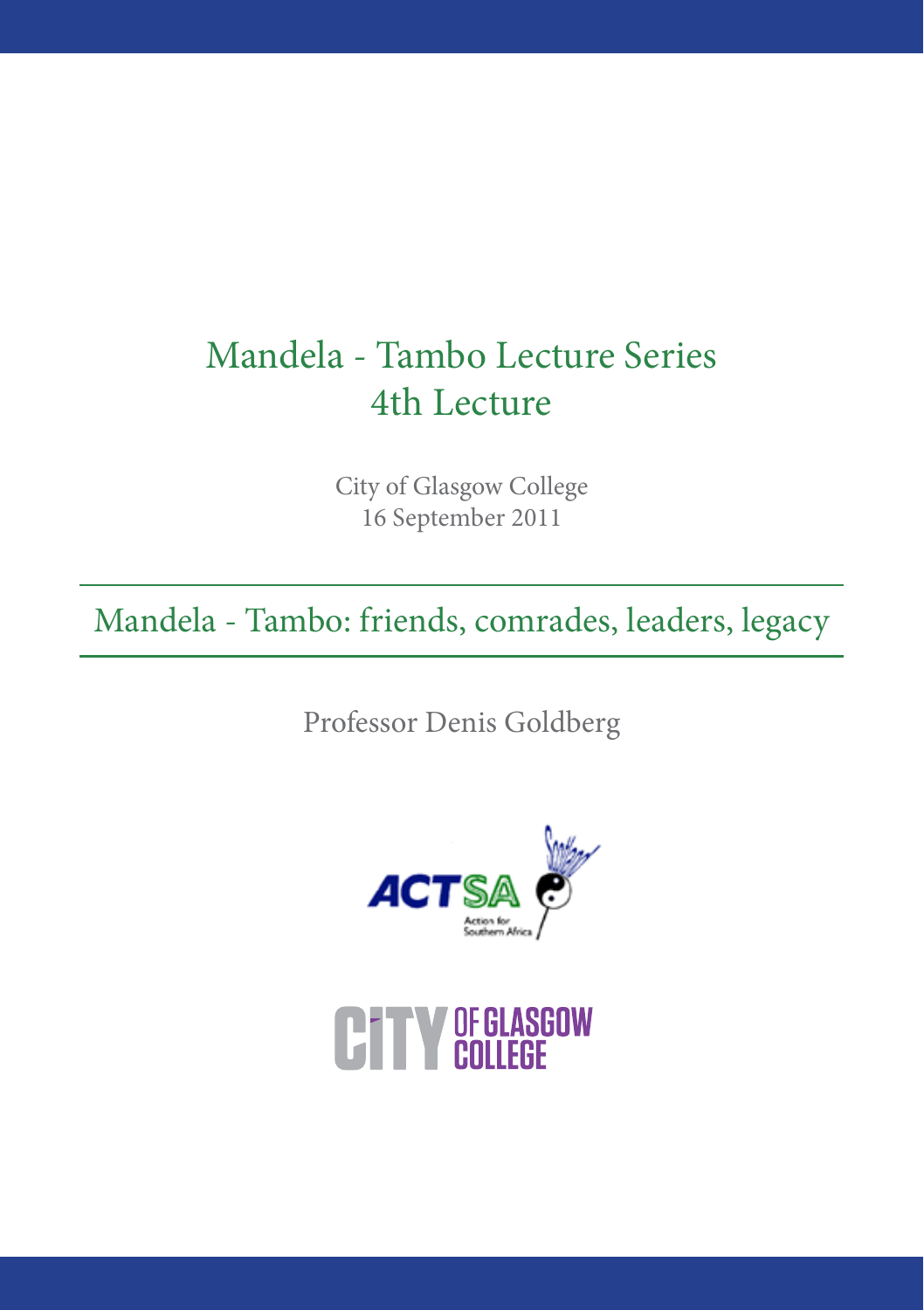Published by ACTSA Scotland Scotland (Action for Southern Africa) 52 St Enoch Square Glasgow G1 4AA

First Published 2012

This paper was delivered as the Fourth Lecture of the Mandela-Tambo Lecture Series, 13 September 2012. The lecture was organised by the City of Glasgow College and ACTSA Scotland in association with the South African High Commission.

The Mandela-Tambo Lecture sereis is sponsored by ACTSA Scotland in association with the Lord Provost and Glasgow City Council, City of Glasgow College, Glasgow Caledonian University, University of Glasgow and the South African High Commission.

Liberal quoting from this document is permitted for educational purposes and the promotion of research provided acknowledgement is made.

ISBN 978-0-9556538-3-4

Designed by City of Glasgow College

#### **CONTENTS**

| Background to the Mandela-Tambo Lecture Series      |         |
|-----------------------------------------------------|---------|
| Brian Filling                                       |         |
| Chair, ACTSA Scotland                               |         |
| Honorary Consul for South Africa in Scotland        | page 4  |
| Introduction                                        |         |
| Paul Little                                         |         |
| Principal, City of Glasgow College                  | page 8  |
| <b>Biography of Professor Denis Goldberg</b>        | page 10 |
| "Mandela-Tambo: friends, comrades, leaders, legacy" |         |
| Professor Denis Goldberg                            | page 12 |
| Vote of Thanks                                      |         |
| Janis Carson                                        |         |
| Vice Principal, Cityof Glasgow College              | page 27 |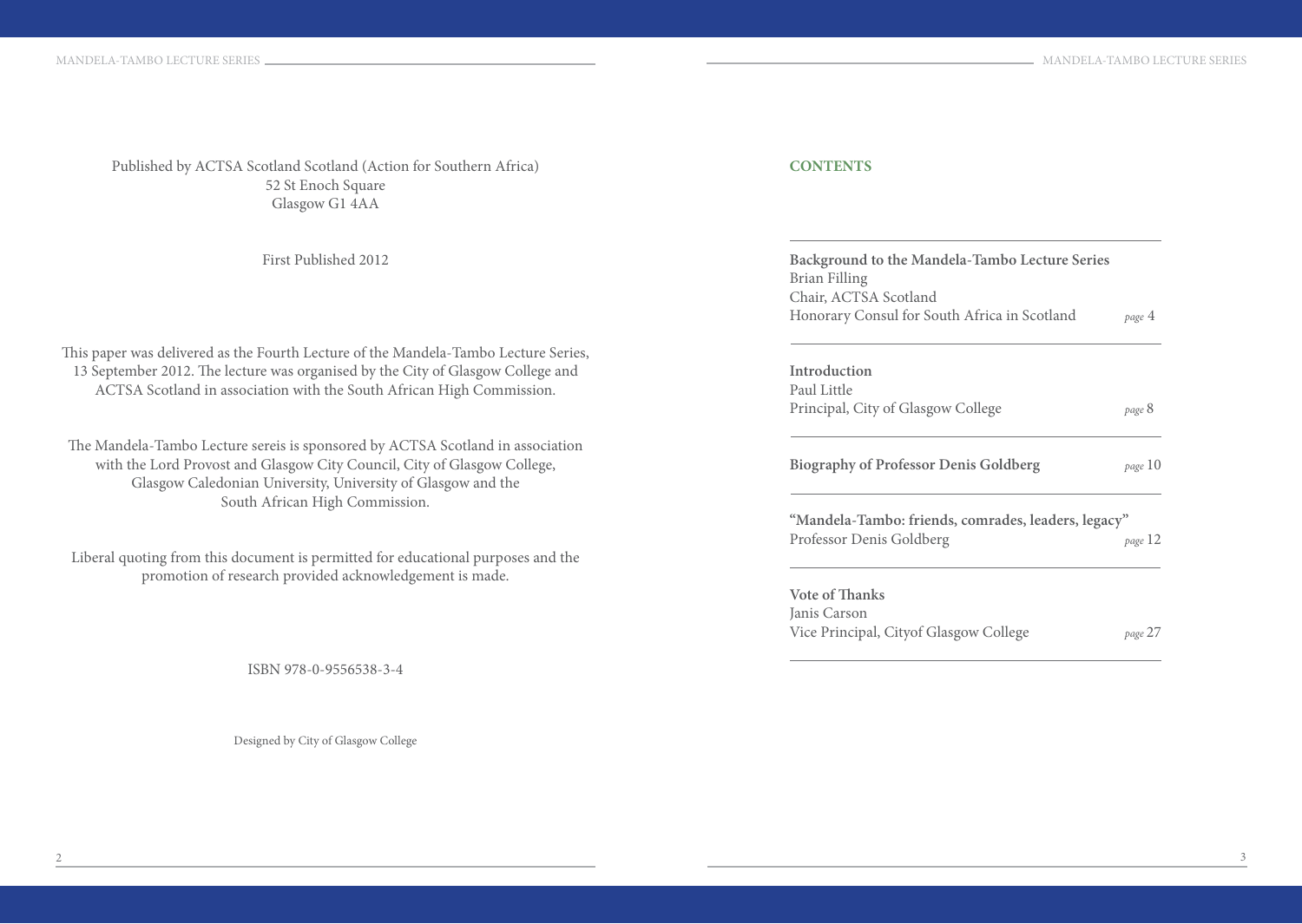### **BACKGROUND to the GLASGOW MANDELA-TAMBO LECTURE SERIES**

On 4 August 1981, Glasgow awarded Nelson Mandela the Freedom of the City, the first City to do so.

As Mandela was still in prison, the honour was accepted on his behalf by the Vice-President of Nigeria, Dr Alex Ekwueme, a former student at the University of Strathclyde. On the same day, following the ceremony, a meeting hosted by the Anti-Apartheid Movement and chaired by Brian Filling was addressed by Vice-President, Dr Alex Ekwueme; Lord Provost, Michael Kelly; and the African National Congress Chief Representative in the UK, Ruth Mompati.

Following the award of Freedom of the city, Glasgow in association with the Anti-Apartheid Movement continued the campaign to win Mandela's release. The Lord Provost of Glasgow launched a world-wide Lord Mayors petition at the United Nations in New York in 1981; the street, which housed the Apartheid South African Consulate, was re-named Nelson Mandela Place in 1986; the city's Lord Provost led a deputation of UK Lord Provosts, Lord Mayors and Mayors to No 10 Downing St to petition Prime Minister Margaret Thatcher; and in 1988 a march was launched from Glasgow to London calling for Nelson Mandela to be released on his seventieth birthday.

The Glasgow Green rally in 1988, which sent off the 25 marchers (one for each of the years that Mandela had been in jail) to walk to London, was addressed by Oliver Tambo, President of the African National Congress.

On 11 February 1990 Nelson Mandela was released from prison.

He came to Glasgow to collect the Freedom of 9 UK cities at a special, single ceremony on 9 October 1993.

Nelson Mandela was elected President of the Republic of South Africa, following the first democratic elections in that country, in April 1994.

2006 was the 25th Anniversary of Nelson Mandela receiving the Freedom of the city of Glasgow.

OR Tambo, who had led the ANC throughout the period of Mandela's imprisonment, died in 1993. He was born on 27 October 1917. So 2007 marked the 90th anniversary of his birth.

In discussions between Glasgow City Council, the South African High Commission and ACTSA Scotland (Action for Southern Africa), the successor organisation to the Anti-Apartheid Movement, it was agreed to mark the 25th anniversary of Nelson

Mandela receiving the Freedom of the City and to celebrate OR Tambo's 90th anniversary by initiating a lecture series. It was to be named the Mandela-Tambo Lecture series. It was also agreed to ask each of the universities in Glasgow and Glasgow Metropolitan College to host, in turn, an annual Freedom Lecture.

The Inaugural Lecture in the Mandela-Tambo series was held in the Banqueting Hall of the City Chambers, George Square on 26 October 2006.

The platform party comprised Brian Filling, chair; Baillie Gordon Mathieson, who welcomed guests on behalf of the Lord Provost and the City Council; and Her Excellency, Dr Lindiwe Mabuza, South African High Commissioner.

The Inaugural Lecture, "The International Legacy of Oliver Reginald Tambo 1917- 1993" was delivered by Dr Nkosazana Dlamini Zuma, South African Minister of Foreign Affairs.

The 2008 lecture was given by the Mozambican High Commissioner in the UK, His Excellency, Antonio Gumende, and was entitled: "Solidarity and Partnerships in the 21st century: the challenge of achieving the MDGs (Millennium Development Goals) in Mozambique.

The lecture was delivered as the keynote speech at the ACTSA Scotland conference on 25 October 2008 and was hosted by Professor Pamela Gillies, Principal and Vice Chancellor, at Glasgow Caledonian University.

The 2010 lecture was delivered by Ronnie Kasrils, former Minister in the South African government. The lecture was held as the book launch of Ronnie Kasrils' book, "The Unlikely Secret Agent". Glasgow University hosted the lecture and book launch in the University Chapel on 1 December 2010.

On 4 August 2011, a plaque was unveiled in Glasgow City Chambers by the Lord Provost, Councillor Bob Winter and Professor Denis Goldberg on the 30th anniversary of Nelson Mandela receiving the Freedom of the City. To coincide with the 30th anniversary a booklet, "The Glasgow Mandela Story", by Brian Filling, was published by ACTSA Scotland in association with Glasgow City Council.

The 2011 lecture, "Mandela-Tambo: friends, comrades, leaders, legacy" was given by Professor Denis Goldberg, fellow Rivonia trialist with Nelson Mandela, and who spent 22 years in an apartheid prison. The Lecture was hosted by the City of Glasgow College on 16 September 2011.

**Brian Filling Chair, ACTSA Scotland**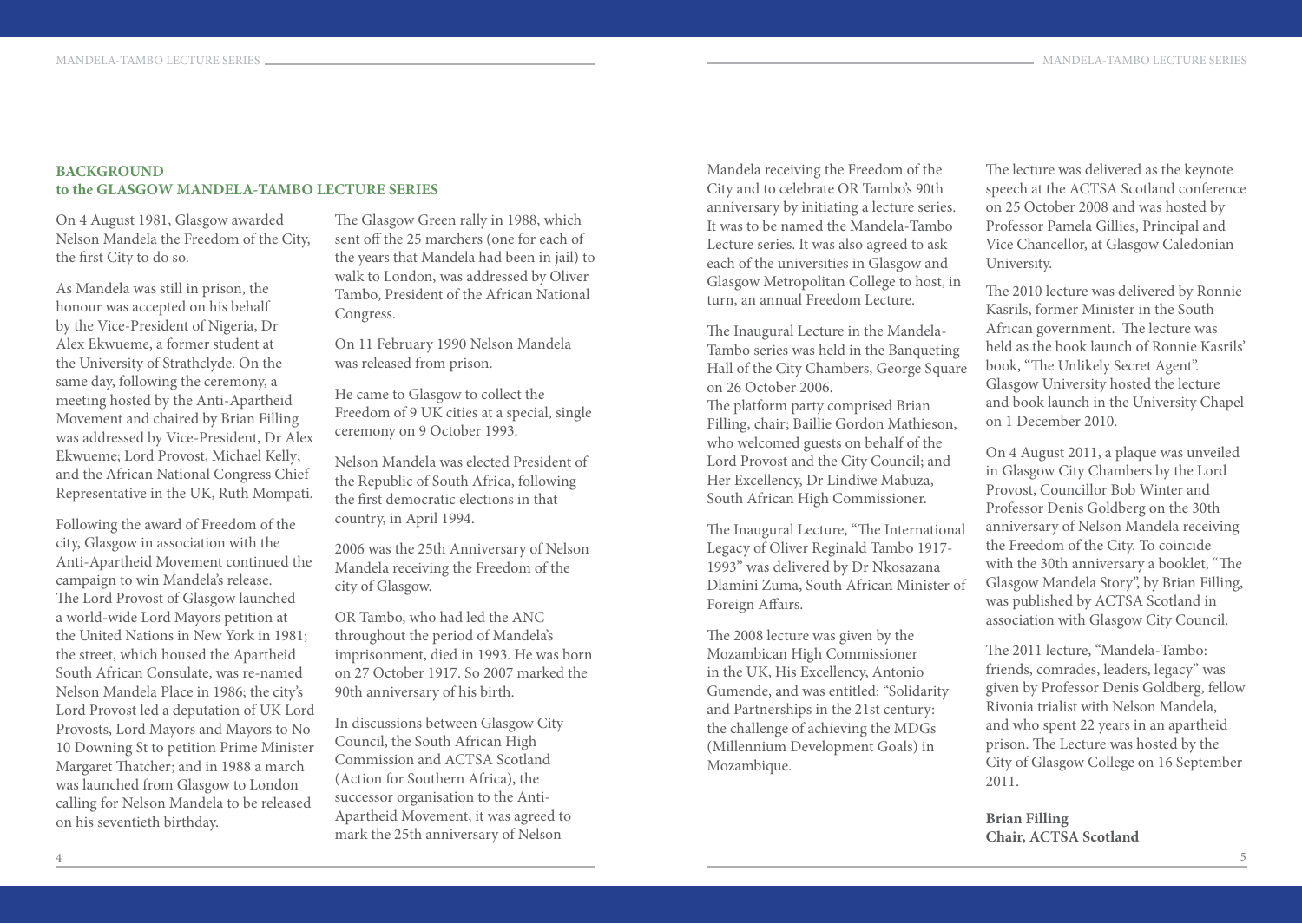



Oliver Tambo (centre) with Archbishop Trevor Huddleston and Brian Filling with Abdul Minty behind Nelson Mandela in George Square, Glasgow, 9 October 1993 (photograph: David Pratt) Glasgow Green, 12 June 1988. (photographs: Alan Wylie)



Nelson Mandela, Marah Louw and Brian Filling. George Square, Glasgow, 9 October 1993 (photograph: Alan Wylie)

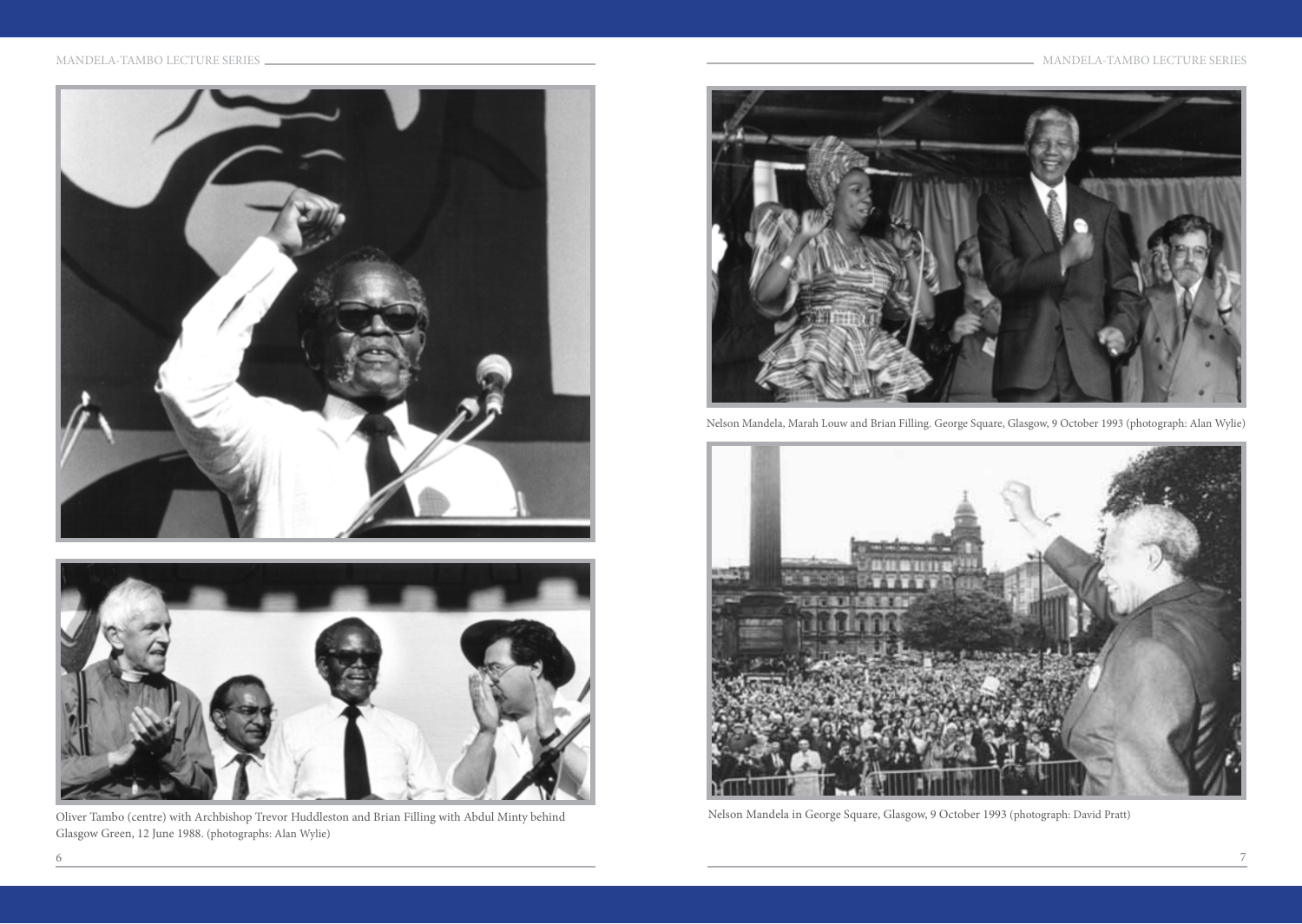## **INTRODUCTION AND WELCOME by Paul Little, Principal, City of Glasgow College**

Professor Goldberg, Deputy High Commissioner, Honorary Consul/Chair ACTSA Scotland Brian Filling, Honoured guests,

I am delighted to welcome you to City of Glasgow College, Scotland's newest & largest college.

I am especially delighted to welcome you in this auspicious year, the 30th anniversary of the City of Glasgow presenting the Freedom of the City to Nelson Mandela back in 1981, the first city in the world to make him a freeman – this was a very controversial decision back in 1981 when Mandela was still a prisoner of the apartheid state. Back then in 1986 the city renamed St George's Place, the location of the South African consulate, as Nelson Mandela Place in his honour.

Professor Goldberg only recently honoured the city by unveiling a plaque to commemorate this 30th anniversary.

It is a great honour and I believe very important for an educational centre such as ours to keep alive the lessons from the struggles of the past. Great figures from that era like Dennis Goldberg and Nelson Mandela stood up for and have "cherished the ideal of a democratic and free society in which all persons live together in harmony and with equal opportunities". These are values that this college wishes to espouse and nurture and are key to our role in society.

Scotland and Glasgow in particular has a very special relationship with South Africa, not only in the City's support of the anti apartheid movement but in supporting educational development and exchange between our countries and their institutions.

Our legacy colleges, not least through Brian Filling here, have a long association with educational institutions in

Johannesburg, Pretoria and the Eastern Cape.

Over recent years our students have been happy to support the charity Community Heart and we have been very grateful to Brian for raising awareness amongst our

student body of the issues faced in other communities.

We are honoured therefore to host the Mandela-Tambo lecture at City of Glasgow College and privileged to have Professor Goldberg here to deliver the lecture.



Platform party (from left to right) Janis Carson, Vice Principal, City of Glasgow College, Professor Denis Goldberg, Bongiwe Qwabe, South African Depute High Commissioner, Paul Little, Principal, City of Glasgow College, Brian Filling, Honorary Consul for South Africa (photograph: Brian Purdie)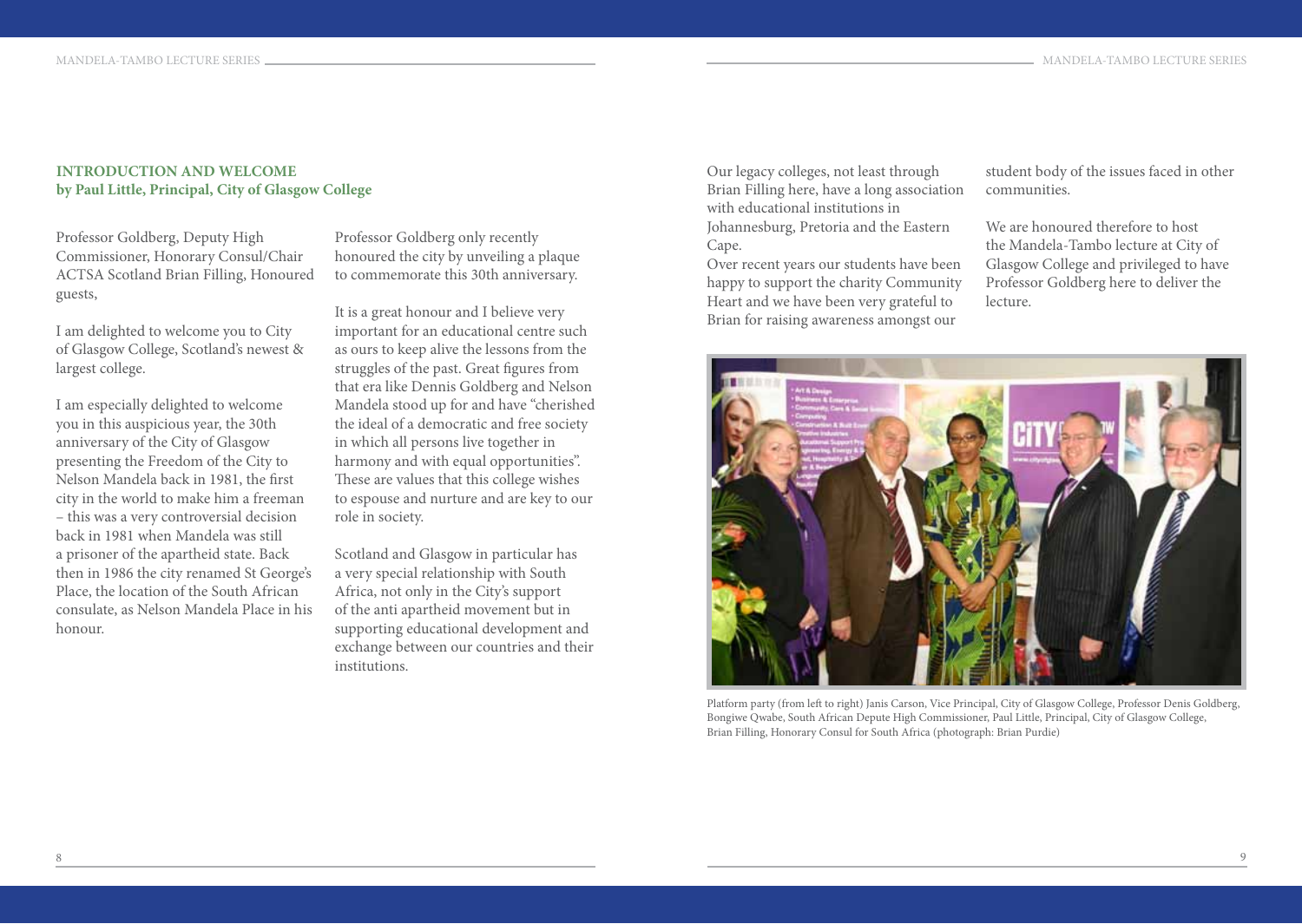#### **BIOGRAPHY of Professor Denis Goldberg**

Denis Theodore Goldberg was born in Cape Town in 1933, South Africa, the son of London born parents, who had emigrated to South Africa. He grew up in Cape Town and was awarded a degree in Civil Engineering from the University of Cape Town. From 1953 onwards he was active in the Modern Youth Society, a non-racial organisation in Cape Town. He joined other leading white activists in forming the Congress of Democrats. The Congress of Democrats allied itself with the African National Congress and other Congresses in the Congress Alliance. He was a member of the illegal South African Communist Party, which had been banned by the apartheid regime in 1950, after the Nationalist Party came to power. He was detained in 1960, as was his mother, and spent four months in prison without trial.

When the underground armed wing of the African National Congress, Umkhonto we Sizwe was founded in 1961, Goldberg became technical officer. In 1963 he was arrested at Lilliesleaf farm, Rivonia, headquarters of the armed wing. He was sentenced in 1964 at the end of the famous Rivonia Trial to four terms of life imprisonment along with Nelson Mandela, Walter Sisulu, Govan Mbeki,



Ahmed Kathrada, Raymond Mhlaba, Andrew Mlangeni and Elias Motsoaledi. Denis was the only white and was sent to a white prison in Pretoria while the others were sent to Robben Island. Whilst in prison he took degrees in Public Administration, History and Geography, and in Library Science. He was halfway through a law degree when he was released after 22 years in prison in 1985. On his release he went into exile in London where he joined his family. In London he resumed his work in the African National Congress (ANC) in its London office from 1985 to 1994. He was spokesperson for the ANC and also represented it at the Anti-Apartheid Committee of the United Nations. A large group of US organisations presented Denis Goldberg with the Albert Luthuli Peace Prize in recognition of his work

against apartheid. He did speaking tours for the African National Congress in many countries in Europe, Scandinavia, and Asia as well as in North America. His exiled family had been active for many years in the Woodcraft Folk, a British movement for children and young people, committed to fostering equality and cooperation, and he became its president until the position was abolished at his request.

After the first democratic, non-racial elections in South Africa Denis Goldberg founded the development organisation Community H.E.A.R.T. (Health, Education and Reconstruction Training) in the UK in 1995 to assist with the Reconstruction and Development Programme in South Africa. Since that date through its Book Appeal, Community H.E.A.R.T. has sent almost 3 million books to South Africa. Other projects have assisted with the overcoming of the legacy of apartheid, including raising over  $\pounds1$  million for the Rape Crisis Centre in Cape Town. With the support of German friends Denis also established Community H.E.A.R.T. e.V. in Essen in Germany in 1996. In 1999 Denis Goldberg was awarded an Honorary LL.D. degree by Glasgow Caledonian University. He has also been awarded an Honorary PH.D degree by the Medical University of South Africa (MEDUNSA).

Goldberg first married Johannesburg born Esme Bodenstein, a London-trained physiotherapist, who was herself briefly held in solitary confinement in 1963 before going into exile in London with their young children Hilary and David. Only allowed to see Denis twice in twenty years, Esme's house in East Finchley in north London provided a haven for many South African political refugees and a wide variety of other itinerants. When her husband was released she wished to remain in London and he remained with her in London until her death in 2000. Their daughter Hilary died in 2002 from cancer.

Goldberg returned to South Africa in 2002 and was appointed Special Adviser to Ronnie Kasrils, Minister of Water Affairs and Forestry until 2004. He continued as Special Adviser to Minister Buyelwa Sonjica until 2006 when he retired.

 In 2002 Goldberg had married Edelgard Nkobi, a German journalist and widow of Zenzo Nkobi, the son of ANC Treasurer General Thomas Nkobi. Goldberg was again widowed in 2006 when Edelgard died after a long battle with cancer. Denis lives in Hout Bay, near Cape Town, where he is active in the local community. He continues to travel abroad on speaking tours. The Randburg ANC branch has renamed itself the Denis Goldberg branch.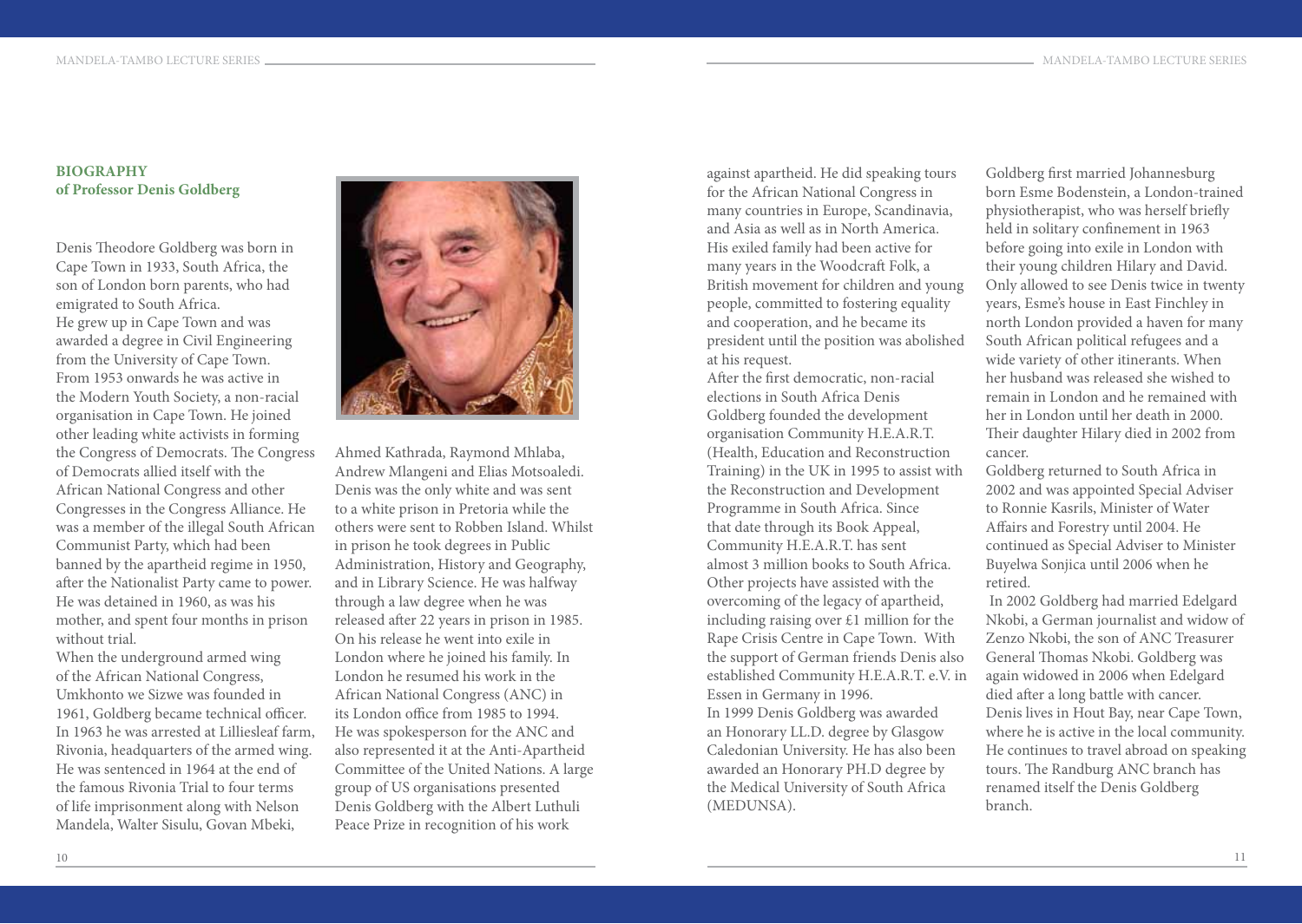

In 2010 he published his autobiography, *The Mission: A Life for Freedom in South Africa* (STE Publishers, Johannesburg) and a German edition, *der Auftrag, ein leben fuer die Freiheit in Suedafrika* (Assoziation A Verlag, Berlin and Hamburg)..

- • Denis Goldberg was awarded the Order of Luthuli in Silver by the President of South Africa in 2010.
- UNISON, the UK trade union has made him an honorary life member along with Nelson Mandela and Aung San Suu Kyi.
- In 2011 he was awarded the German Cross of the Order of Merit for his work in strengthening relations between Germany and South Africa.
- In 2012 he was awarded the South African Military Veterans Medal in Platinum for his services in the armed struggle against apartheid.
- The Ghandi Development Trust has decided to award him its Satyagraha Award for his sacrifices for human rights.

The Glasgow Mandela-Tambo Lecture 2011

Address by

# **Professor Denis Goldberg**

# **"MANDELA-TAMBO: friends, comrades, leaders, legacy"**

**City of Glasgow College 13 September 2011**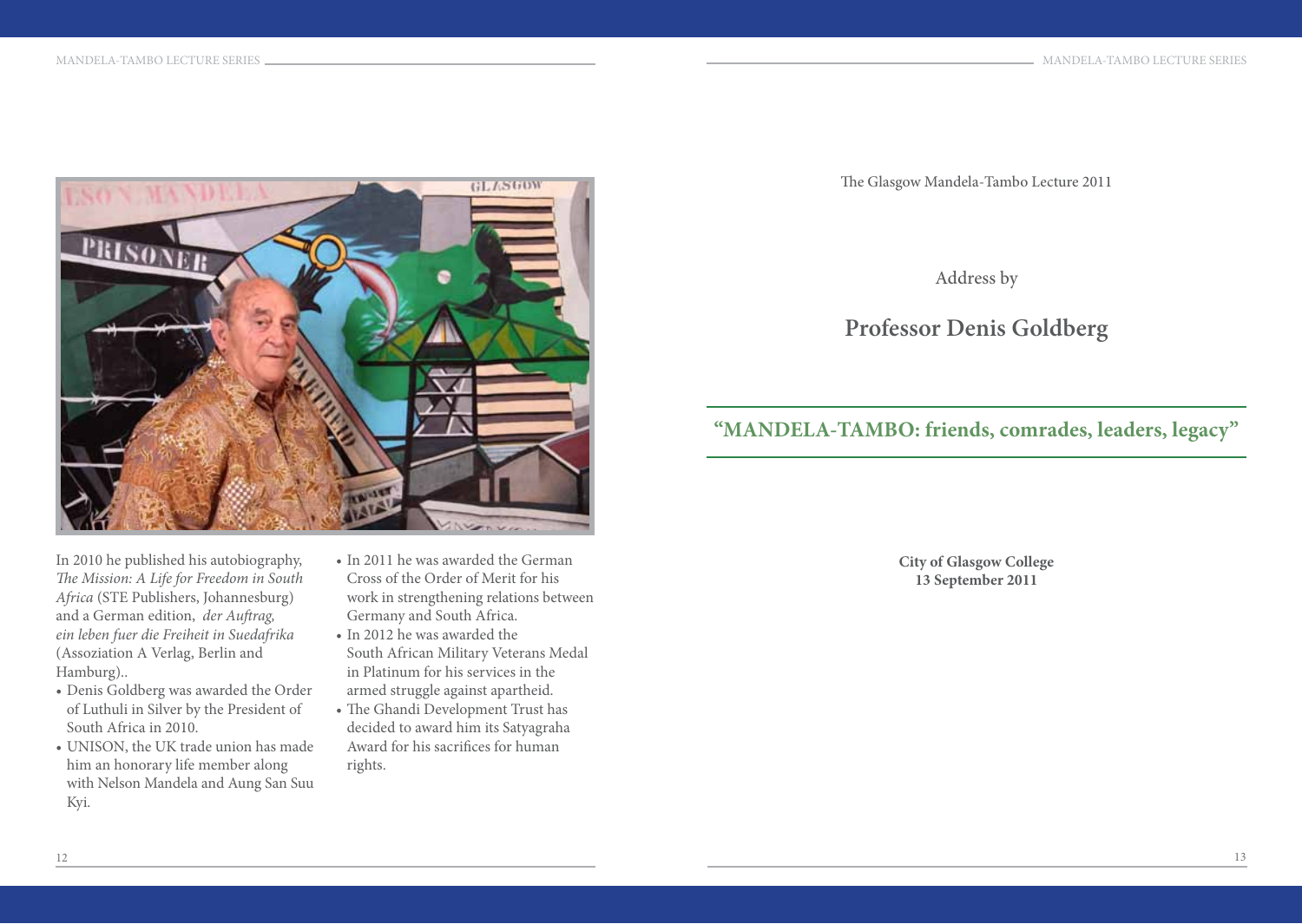

Good Evening.

Since this is alleged to be a lecture I have to start very formally by thanking my hosts and greeting the dignitaries present: The Deputy High Commissioner of South Africa, Councillors of the City of Glasgow, colleagues from Glasgow Caledonian University, University of Strathclyde and Glasgow University. I mentioned GCU first because they just happened to give me an honorary doctorate so they get priority. The Principal of the City of Glasgow College where we are gathered tonight, the chairperson of ACTSA Scotland, who as you have heard is also the Honorary Consul of South Africa in Scotland. They are the sponsors of this evening and I thank them all and thank them for representing their institutions here. And, then of course, there are the most important people of all, ladies and gentlemen, the Scottish people.

It's lovely to be here and one says, in case I have left out somebody who is important and feels hurt: "all protocol observed."

I don't normally read speeches but since this is advertised as a lecture, I am going to start by reading. I am greatly honoured to have been invited to deliver this lecture but I prefer to call it a talk, because that is what I am going to do, just talk about Mandela and Tambo, friends, comrades, leaders and their legacy as an inspiration for future generations.

I want to tell you about my experience of these two really great people who were also my friends and comrades and leaders of such calibre that we were prepared to follow them to the ends of the earth and beyond. Not because they were populist rabble rousers, but because they were thoughtful, committed leaders who had a great thought, a vision, and with that vision a dignified, consistent readiness to find the necessary strategies and tactics to realize that vision. They were ready to sacrifice their lives for that vision: a vision of freedom, freedom from racial oppression by law in the land of their birth, South Africa, a vision of freedom from want, and respect for the dignity of all people. For without dignity, we are all denied our essential humanity.

I have an old comrade in Cape Town who recently took part in making a film about my life in which she says that what has been achieved is that black South Africans now feel they are citizens in their own land because they have the vote. They can sit in parliament as she did, and be part of the law making process instead of being mere objects of the law, because "we are free from the 'apartheid crime against humanity.'"

I must add that our struggle led to the definition by the UN General Assembly of that crime: it is the denial by states of human dignity, of oppression, of exclusion because of race from the rights contained in the UN Declaration of Human Rights, and other such documents. It is a definition that is relevant today, for example in relation to the Palestinian people in the occupied territories. We need to remember that it's applicable in other countries too.

You know, I have often wondered why Scots should be honouring these two South Africans, Mandela and Tambo and then people come and say nice things about me as well. It's very nice to keep coming back to hear these nice remarks. But there is truly a long history of contact between Scotland and South Africa. Of course, the early contact was that of Scottish soldiers serving the British Empire in the conquest of South Africa. But also there were missionaries and educators who played an important role through institutions such as the Lovedale College in the Eastern Cape Province.

Many leaders of the African people gained their knowledge of the modern world at that institution. And in South Africa we have just been celebrating the life of one Tiyo Sogo, a poet, a writer, an educator, one of the first modernists it is said. He studied in Scotland and was married to a Scottish woman. He learned at the feet of the missionaries, especially, I think, the Reverend Govan who started the college and actually educated black children and white children of officials in the same school and in the same classrooms until quite late on. In the end Lovedale College was forced by apartheid laws to be a segregated institution.

There were other links, for example freedom of the press, as Brian has just mentioned. It has been a burning issue for a very long time and in South Africa in the 19th century a journalist, John Fairbairn, founder of a newspaper, fought for the freedom of the press in South Africa. It was very important then and, as you will know, there is a Bill currently passed by Parliament and awaiting to pass through the second chamber, the national Council of Provinces. The Bill gives officials the power to declare documents classified. Possession of such documents and citing them for whatever reason, even whistle blowing about fraud, illegal conduct and the like can lead to 15 years in prison. Many of us are unhappy about this for Freedom of the Press is important today as well.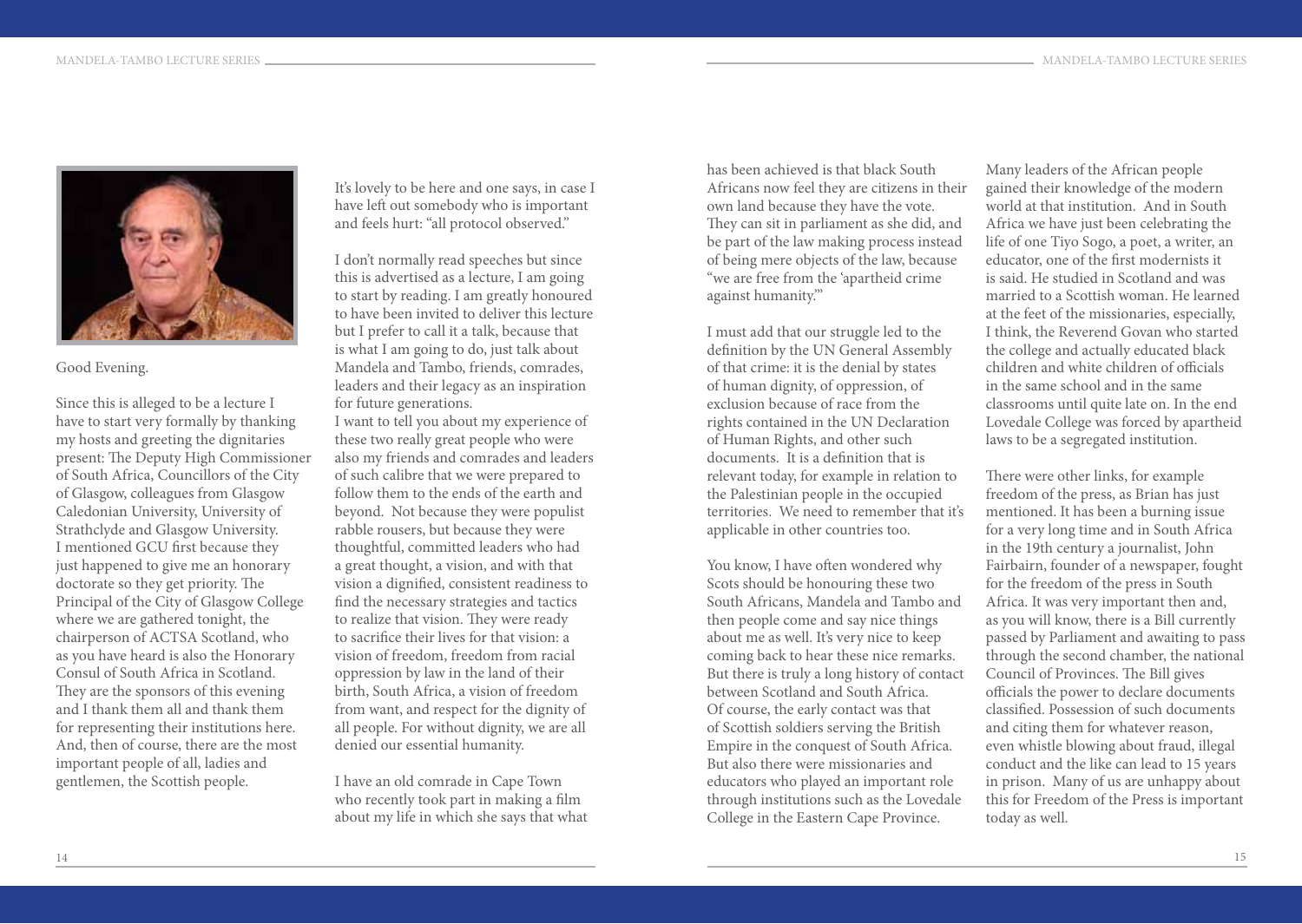I must say there is a tremendous literature on the links between Scotland and South Africa and since this is not a lecture just a talk (!), I suggest that you go onto the internet and look for the material yourselves. It's worth doing.

In recent years we saw the role of the Scottish Committee of the Anti-Apartheid Movement now called ACTSA Scotland (Action for Southern Africa) and, as was mentioned earlier, the City of Glasgow recently celebrated the 30th anniversary of awarding Nelson Mandela the Freedom the City in 1981.

I must say I find it interesting that the founders of this lecture decided to call it the Mandela - Tambo Lecture because not many people recognise Oliver Tambo in the way that Nelson Mandela has been recognised.

The United Nations have declared the 18th July, Nelson Mandela's birthday, as International Nelson Mandela Day and asked people to do 67 minutes of good works, social work in whatever country they're in, in honour of Nelson Mandela. Why this crazy idea of 67 minutes? Well, before he retired he spent 67 years involved in the struggle for freedom and for human dignity, so a minute for each of those years is what we are asked to do. It's a big thing in South Africa and I hope it will grow in importance around the world. But isn't it amazing that this man who was reviled as a

terrorist by apartheid and its international supporters, should now be this icon that we honour in this way. It is very nice but sometimes it's also painful you know, because he was so reviled and we were reviled for fighting against this awful oppression and denial of human dignity by racism by law, and now people forget what it takes to win freedom. They think that freedom just falls from the trees and that Nelson Mandela alone brought freedom.

Oliver Tambo was his bosom buddy. They were partners in a law practice. They met in the African National Congress Youth League in the 1940's. Together with others behaving like young Turks, young leaders, they were able to transform the African National Congress from a petitioning small elite group, who tried, by writing beautiful letters in wonderful mission school English, to change the political policies and social and economic policies which excluded the African people and Coloured people and Indian people in South Africa from their rights as human beings, into a mass movement, a mass activist movement, a movement of mass mobilisation of the people.

There were various campaigns and this had its effect on Scottish people as well and really it's not surprising that Scotland, Glasgow in particular, and the institutions I mentioned as our hosts should be interested in my country and some of its greatest leaders.

You have a worker's Poet Laureate, Hamish Henderson. He wrote in translation in his "Freedom Come All Ye":

The fresh wind in the clear days dawning/ blows the clouds helter skelter over the bay/ but there's more than a fresh wind blowing/ through the great glen of the world today/ it's a thought that will spread throughout the world. He makes it clear that he is indeed writing about freedom and that also means freedom from harassment by Scottish soldiers (for the Empire of course) as I mentioned earlier and he says, "broken families in lands we've harried/ Will curse 'Scotland the Brave' no more, no more." Racism will have been defeated – "black and white to each other married." He continues: and "All the bairns of Adam will find bread and barley bree and painted room," when "A black boy from yon Nyanga/ tears down the evil gallows of their apartheid masters."

Well, the gallows have been torn down, and we have set about trying to ensure that all the children, all my millions of children, shall have enough to eat and a decent home to live in. But we South Africans are sensitive to nuances and would have preferred that the poet had said "yon black man" rather than "boy", for those who led and inspired the young activists to overcome apartheid were indeed great men and, in apartheid South Africa, whites referred to African men of whatever age as "boy". It was an insult, but

why should a Scot know that? We know the meaning of what Hamish Henderson was saying.

And I have to say, we talk about the Mandela and Tambo Lecture, but we could equally talk about Tambo and Mandela. They were so close. Their lives were so intertwined and they are rare people who despite the years of physical separation, one in exile and the other in prison, were very close to each other. They are two of the greatest of those many rare people in my country, South Africa, who would sacrifice everything for the goal of freedom and equality for all the people of South Africa. This depth of African humanism, what Archbishop Tutu calls Ubuntu, the guiding spirit of their political beliefs and actions, is what makes them so special. But of course they were, as I have said, great leaders who inspired us in the darkest years, and now in the brighter years of our freedom.

Archbishop Mpilo Desmond Tutu, there's another rare one, who with Nelson Mandela was a Nobel Peace Prize winner, and of course the names of Chief Albert John Mvumbi Luthuli have to be added and FW de Klerk the last apartheid President should be added to them. People revile him, of course, for coming so late to understand the immorality of apartheid, but he made the move, and he did lead the change. I think he put his life on the line because the apartheid security forces hated the change. They believed, as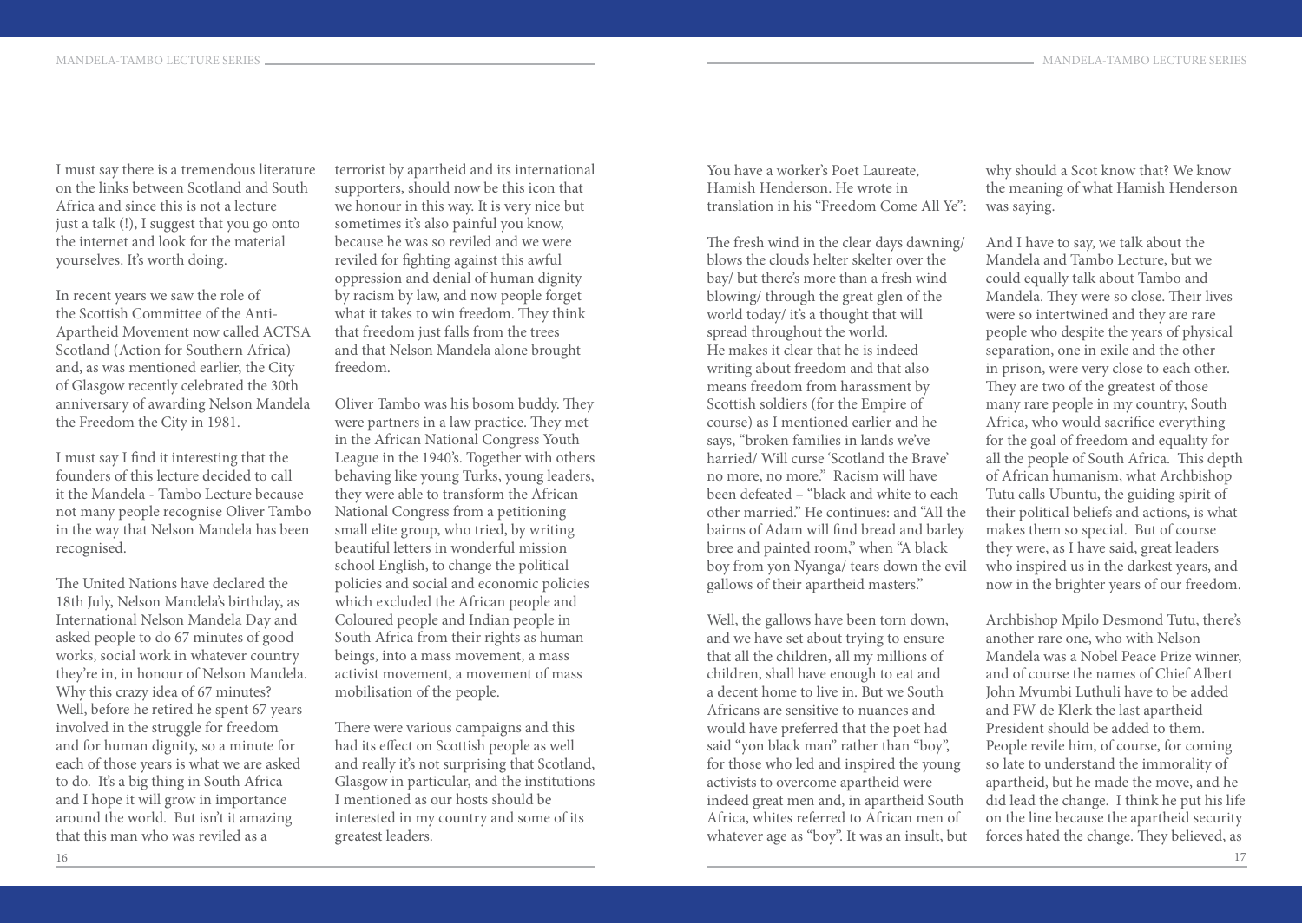so many military people do, that killing solves all problems. In the four years between Nelson Mandela's release in 1990 and Nelson Mandela becoming president in 1994, they murdered between ten and twelve thousand people and probably more in the hope of turning the wheels back. Yet they call it a bloodless revolution because our media in South Africa, and the world, still find it hard to recognise black people as human and their blood as significant blood. It makes me very angry; not bitter, angry. There is a difference between these two sentiments.

I mentioned these Nobel Prize winners, people who have received international recognition but, you know, Oliver Tambo who led the ANC in exile for 30 years, and held it together is not so recognized. 30 years of leading an exile movement is a tremendous achievement because in exile movements there are lots of little factions lots of frustrated elements but he was able to hold it together and I am not quite sure how he did it. While he's never received this kind of international recognition, one of the highest awards in our country is called The Order of the Companions of O R Tambo. People get prizes in his name instead of him getting a prize. For him the prize was freedom. The award of Companion of the Order of O R Tambo is for non-South Africans who contributed significantly to the liberation of South Africa and now to the rebuilding of South

Africa. There are people I could name in this room who deserve that award but it would be inappropriate to do so. It seems to me, that the saying, "cometh the time, cometh the man (or the people)" has a certain truth. It was the times we lived through that provided the conditions for the emergence of these people to greatness. The prize, as I said, was not recognition by others. The prize was the achievement of freedom for all our people.

I am sure everyone recalls Nelson Mandela's closing remarks at the end of his four hour long address to the court in the Rivonia Trial. To paraphrase, he said, "that all his life he had fought against white domination and he had fought against black domination. He had upheld the ideal of a society in which all could live together in peace and harmony. He hoped to live to see that ideal achieved, but if needs be he was prepared to die for it". What a moving speech.

Hidden behind the words, of course, was the challenge to the judge and to the whole of white South Africa, to hang us. I asked him quite recently why the judge didn't hang us. He said, "because I challenged him to and he didn't dare." Well, maybe that was the reason. I think it was the quality of the speech. I think, as Brian said, this was meant to be a show trial, to show what terrorists we were and it turned out that it showed the world the brutality and immorality of apartheid.

Nelson Mandela in his speech set out his childhood, the nature of the oppression, why he'd become a political activist, a peaceful activist in the African National Congress; why in the the Congress Alliance with the Indian National Congress, he followed the satayagraha principle of Mahatma Ghandi, relying on peaceful protest and passive resistance; and, eventually, why he had turned to the armed struggle. He did it with clarity, in a principled reasoned way. He explained to the court that there were two turning points, one was the massacre at Sharpville when 69 people were murdered and close to 200 people wounded in peaceful protest against the pass laws. There were killings in Langa in Cape Town on the same day, though much fewer in number, but Parliament was in session there and panicked into declaring a State of Emergency. 20,000 people arrested.

My mother went to prison then, and so did I. Now you know where my politics come from! Most had four months in prison, some had five months, and we came out knowing that nothing had changed, other than greater repression. But we knew we could withstand prison and we went back to our political tasks.

In 1961 there was a general strike against apartheid policies. It was suppressed with every bit of military might apartheid South Africa could muster. At that time they could put 200,000 men in the field,

the most powerful military force in Africa. And, at that point, the decision was taken to create Umkhonto we Sizwe, the Spear of the Nation, the armed wing. I followed into that movement. I had been arguing for it for a year and I was happy to see the change of policy. I believed in the need to overthrow the apartheid state, a tyrannical regime, and if it needed force of arms, we were prepared to do it.

Bear in mind, our generation had seen what had happened in Spain when a legitimate social democratic elected government was overthrown by the fascist states. Britain, America, France and others all supported the fascists, not the peoples' social democrat government. We saw in World War Two, partisans fighting behind the lines, in Europe, in the Far East against militarist Japan, in Italy against the fascists there, and I suppose, I have to quote Winston Churchill, who wanted the guerillas, supported by his Special Operations Executive, to 'set Europe ablaze from end to end.' We were prepared to do that in South Africa too - to be free. During that war, the western allies, Roosevelt and Churchill, met and they published the Atlantic Charter which "promoted the end of colonialism" as one of their war aims which would result from the defeat of the Nazis. We were not going to have colonies after World War Two!! But, America just took over from where Britain left off, you know.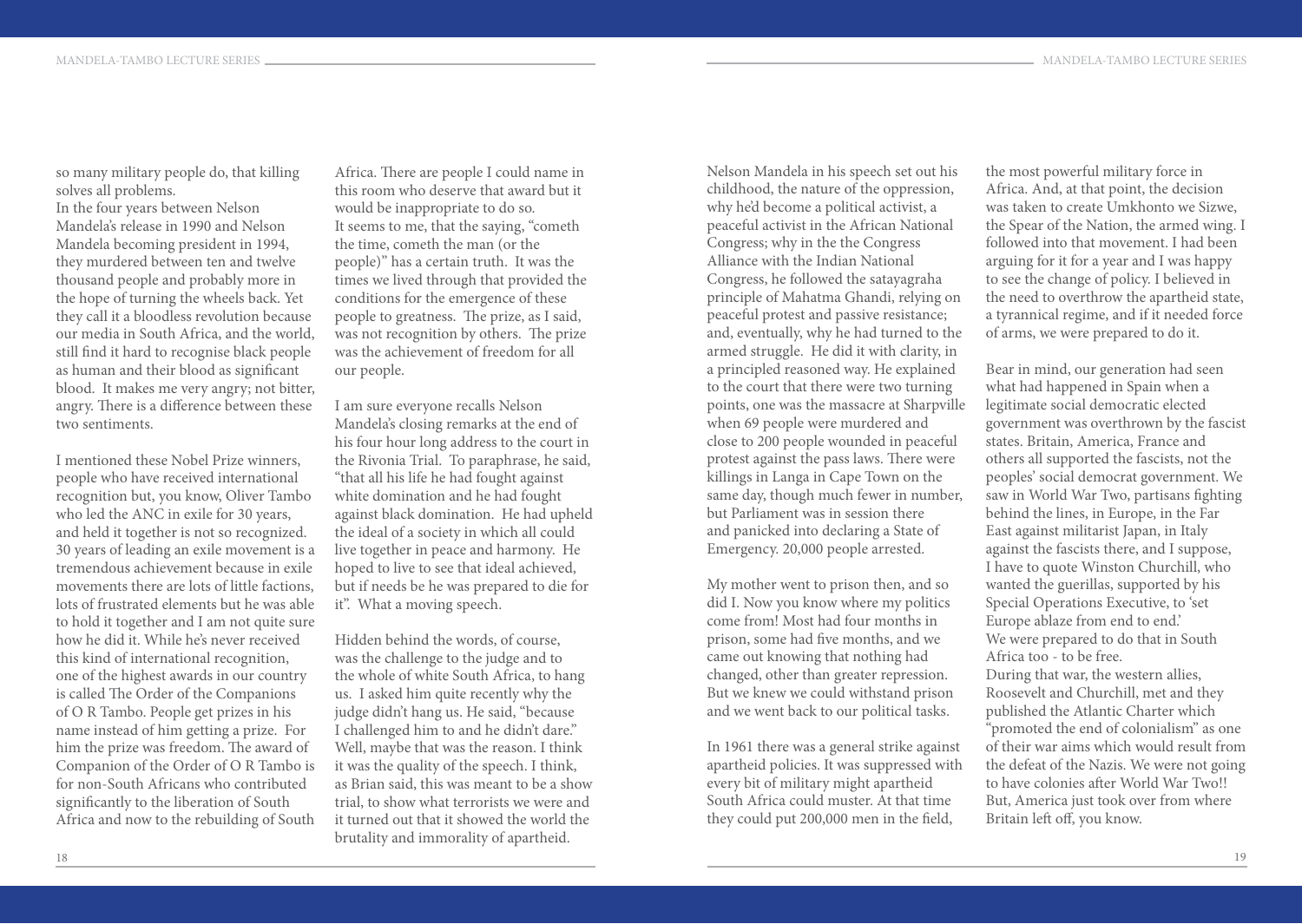Our people, especially the youth, Nelson Mandela, Oliver Tambo, Walter Sisulu, Lembede and Mda, and others, said they were going to make sure that colonialism would end in South Africa. That's why they wanted a mass movement. They wanted an activist movement. These things kind of hang together.

You know, what was equally important about Nelson Mandela as a leader of Umkhonto we Sizwe was that he didn't call for armed action and then stand back. He was the Commander in Chief prepared to take the risks he called upon others to take.

He was eventually brought from prison for some other offences to be Number One accused in the Rivonia Trial and they found his diaries and personal documents. This was a serious politician. If you are going to be a military man you read military theory. If you are going to be a politician you read political philosophy. You seriously analyse political systems, his notes showed it, and that speech, as I said, transformed the way in which our liberation movement was perceived throughout the world, that we were fighting for democracy, against prejudice, for equality, for equal rights of all human beings.

At the end of the Rivonia trial the Judge found us guilty of conspiracy to overthrow the state by force of arms and

related charges. In passing sentence, the Judge said that the death penalty was the appropriate sentence but he would show the only lenience he could, and we started to smile, Nelson too. And when he said the sentence was life imprisonment we laughed out loud. It was a great moment in our lives but, imagine what sort of a country, what sort of a country if Nelson Mandela and Walter Sisulu and the others in that trial had been sentenced to death and had the executions taken place. At a personal level, I have to report that I am quite pleased I'm able to be here tonight! (audience laughter and interjection "and so are we!".) Thank you, thank you. Just before the sentence was passed, my comrade Raymond Mhlaba, who was one of the eight convicted in our trial, came to me during a pause in the proceedings, because we were in separate parts of the prison: apartheid ruled supreme! He said, "Comrade Denis, if there are death sentences we will not appeal against them. " "Oh", I said, "and why not?" and he said, "Well, it's important that we get out of the way; let them hang us. Our people will be so angry they will rise up and overthrow the apartheid regime." Martyrdom is quite an appealing thing to some, you know. And I said, "You know comrade, I am not sure that governments are as stupid as you think they are. I think they will wait till they've got the situation under control then they will top us one at a time and see what happens." Actually, I was afraid they would go for me, because

to go for Nelson Mandela would have led indeed to an uprising but, me, I was the white traitor to the apartheid cause and if they topped me, well, the whites would have rejoiced and I doubt if my African comrades would have risen up in defence of me. I'm being politically serious now. I'm not joking about it, and I said, "but more than that, comrade Raymond, it's taken 30 years to make you the leader you are, you and the others and we're going to need you when we come to rebuilding our country. "Oh," he said, "thank you, comrade, for the compliment."

Many years later, a week before he died, I went to visit him in his sick bed in Port Elizabeth and we were laughing about this incident because he said, "We never had to put it to the test did we?" and we had a laugh again, all those years later, but we had a stone cold sober discussion about whether we should have allowed ourselves to be topped without a fight or not.

I want to talk about Oliver Reginald Tambo or O R as we called him. At the time, before the State of Emergency in 1960, the ANC National Executive had sent him abroad to win support for the struggle against apartheid. He was a kind of super diplomat for the ANC and he had considerable success in Africa and in Europe. He followed the ANC's approach of mobilising people to mobilise governments. I talked about them meeting in the 1940's when they set up the first black legal practice in South



Denis Goldberg with OR Tambo, when he was recuperating in Sweden

Africa. They were partners in a law firm of solicitors. They needed offices near the Law courts. It was illegal for them to occupy those offices because they were designated for whites only. But, how can you practise law if you can't be near the Law Courts? So, they simply occupied offices and the apartheid regime let them go on, but those offices became political headquarters, so to speak, where people would allegedly go for legal consultations and… talk politics. I suppose the place was bugged but there was not much the apartheid system could do about it. Oliver Tambo once told me that Nelson Mandela loved a fight. He was tall and imposing. When he practised law, he would appear in court and white magistrates would not allow him to sit at the lawyers tables in the front. They would put a special table for him at the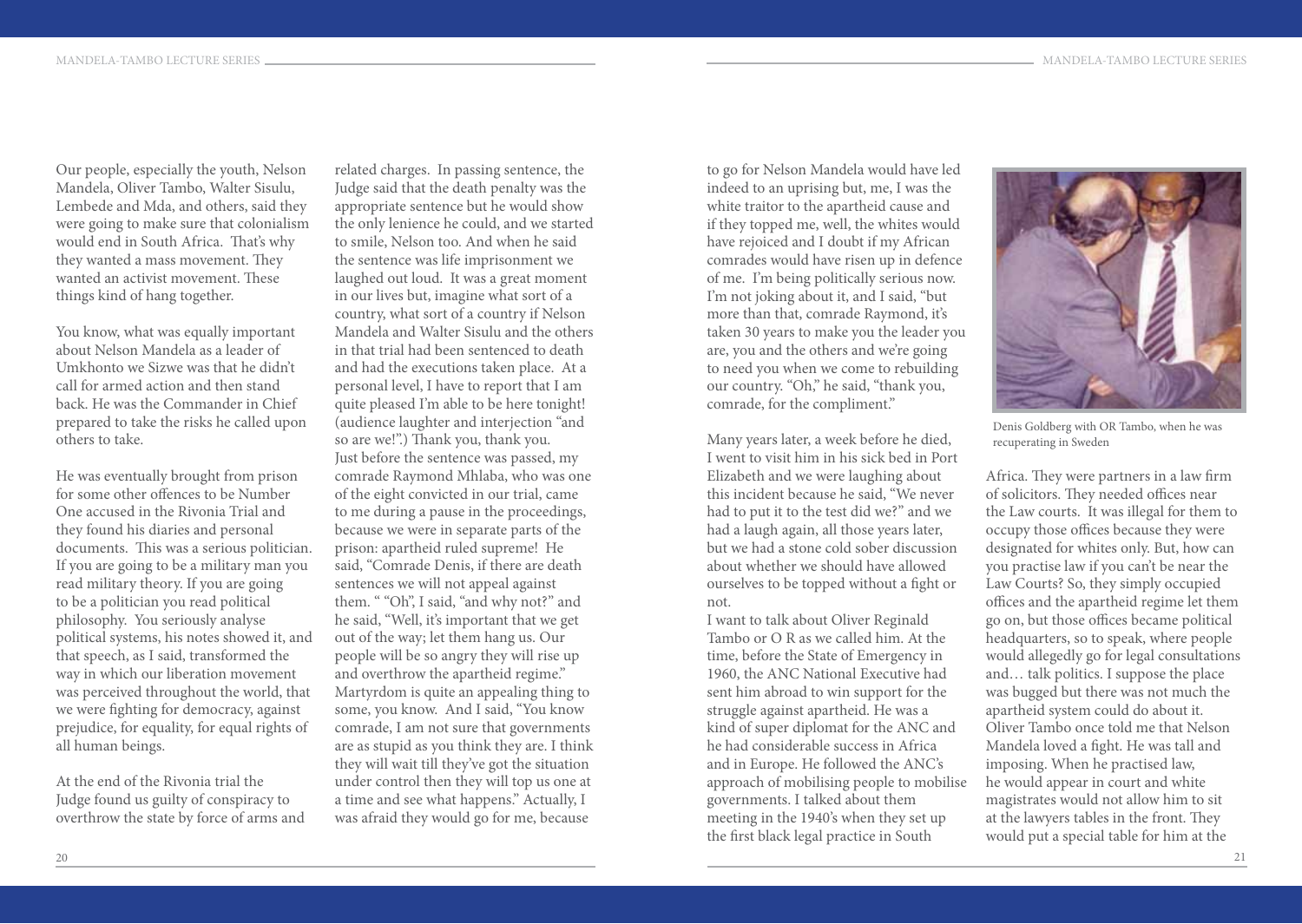back, away from all the white lawyers and he would then protest and the magistrate would threaten him with a fine for contempt of court, "Sit where I tell you!" Of course, Nelson would have then appealed and the magistrate's decision would have been overturned because of the bias and so on because we still had some honest judges. And so, Oliver told me that when they wanted a fight, they would send Nelson because Nelson loved to tower over his opponent and wag his finger at him. He really did revel in it. But, O R was sent abroad and after the decision to undertake the armed struggle had more or less been taken, Nelson Mandela went abroad. As he couldn't get a passport, he simply left and went abroad, travelled through Africa.

There was an amusing incident that he talked about. He was in Addis Ababa in Ethiopia and he was to fly to Accra in Ghana. He got into an Ethiopian airlines plane, looked in the cockpit, the pilot was black and he thought, "is there another pilot? Is this alright?" He tells the story, to say, that even he, the leader of a liberation movement, had to catch himself and say, "Why am I so brainwashed?" It's an interesting comment that he could be so honest about it and talk about it, to illustrate the point. Steve Bantu Biko was a much younger person, a leader of the Black Consciousness Movement and he summed up his whole philosophical concept of freedom and the struggle for freedom in the statement: "You can

only be free if you believe you can be free!" In other words, that you can and must overcome the brainwashing by the oppressor. It was a very important movement and inspired many young South Africans, who later turned to the African National Congress as the organisation of choice. Not all of them, of course, but many. Steve Biko was murdered by the security police.

I was saying that the decision to undertake the armed struggle really affected Oliver Tambo's work because, once the armed struggle was being undertaken, there were governments who had been friendly towards the ANC who were now hostile or lukewarm, and especially colonial governments. They have this …, did you know, they have dual standards about violence and brutality. When they are violent it's all very well; it's civilizing. When the oppressed turn round to say we want to be free and we are going to take freedom by our own means, they say, "violence is wrong you know, it's inhuman." The result of this decision on O R was that he was no longer just a super diplomat. He was the leader of a movement that needed to feed soldiers who'd been sent out of the country, needed to find countries that would provide place fpr camps for military training, and to find the countries who would train them and support them, provide the weapons, the military material and so on. O R who had lived with his wife,

Adelaide, in London and travelled backwards and forwards up and down in Africa in piston engine planes, with little or no money, flying from one capital to another, hoping that his hosts would pay the airfare to the next place. He had a little suitcase and a little portable typewriter. Do you remember old portable typewriters? Some of you are old enough to remember them. Writing speeches, persuading people, flying to New York, to the United Nations demanding the end of the Rivonia trial, demanding a definition of apartheid, mobilizing support, mobilizing for the armed struggle. His wife, Adelaide, had a very tough time. She lived in London. They had children. She was a nurse. She worked two shifts to feed the family and provide the pocket money for O R to survive. And, it's in the nature of things that movements take for granted what wives give and sacrifice and I understand now why so often she was angered by intolerance of her and of women in general.

But you know O R had been elected Deputy President of the ANC before he had been sent out of the country and now with the leadership in prison through the Rivonia trial and the many trials throughout the country he was de facto the leader. He would not accept the title of President. He said, only the people, the members, can elect him and he had not been elected so he was Deputy President until the exiled National Executive said, "stop this nonsense,

you are the President and will be the President." The modesty on his part was not false modesty. It was a genuine belief that the title was less important than the work he was doing, and equally Nelson Mandela's speech in the trial, was the key to the campaign "Free Mandela" that Tambo led and the ANC and the solidarity movements around the world carried on for many years. Do you remember the Wembley concert? Do you remember? Was it 600 million people who watched on television? And the big artists who performed? And you know, artists and rock artists, pop artists, their managements don't want controversy but the issue of racism and apartheid was so strong these rock musicians in Britain and, all over the world took a lead in mobilising support. It was a tremendous occasion. Do you remember (singing), "Free, Free Nelson Mandela"? I'm keeping my daytime job, I'm not going to sing for a living!

Nelson Mandela was offered Honorary Doctorates and cities gave him the freedom of the city, named streets and places like, Nelson Mandela Place. Universities and students wanted to honour him. Then they started offering them to O R Tambo and he said "No, No, give them to my friend Nelson, he's in prison." Until in the end our National Executive said, "You have to accept them and you deserve them," and so he reluctantly agreed. He was that kind of a man. The title, the honours were not important; doing the work was important.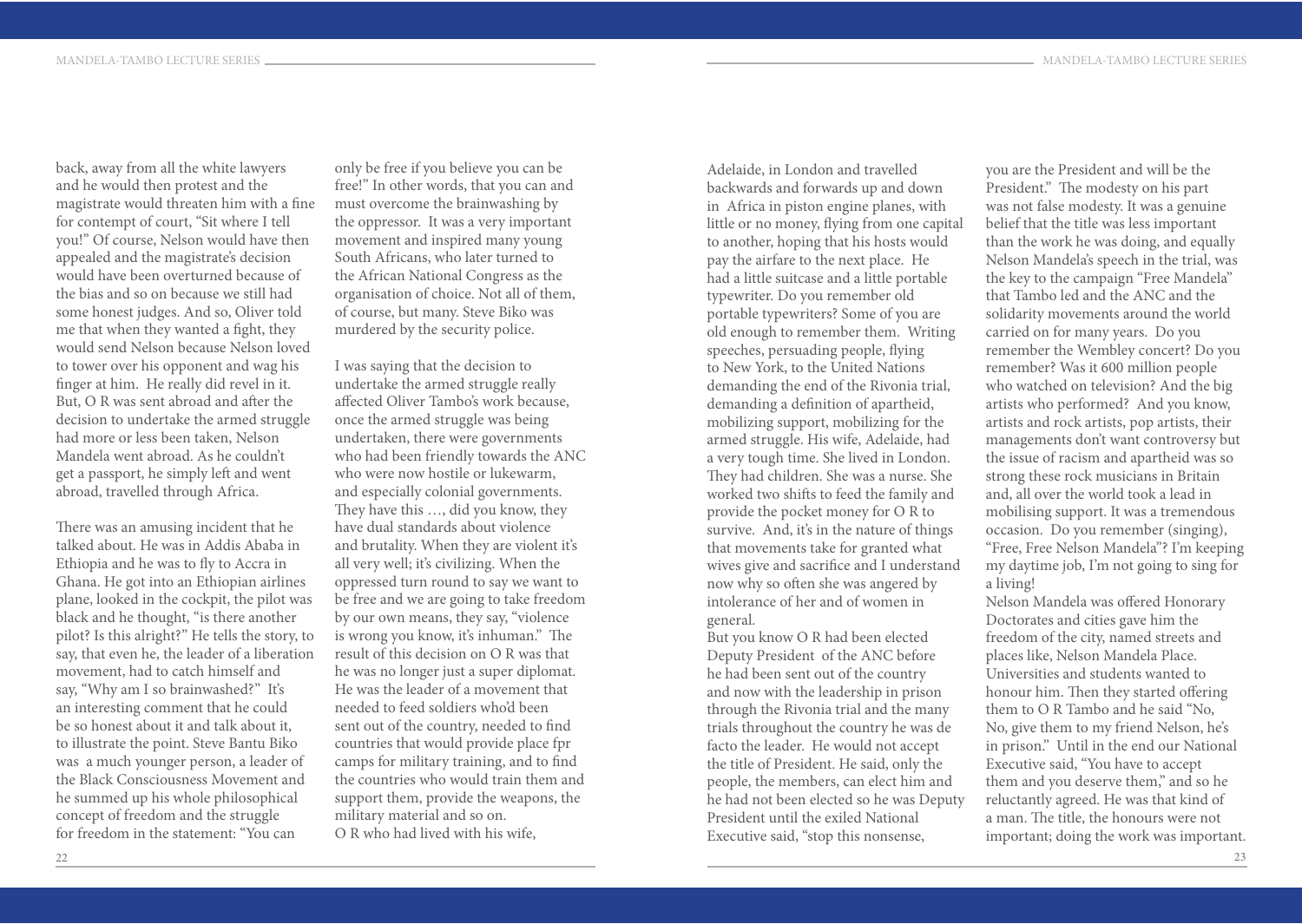O R Tambo was a revolutionary thinker; he was a humanist, a leader, he could inspire people to follow. When I was released and went to the ANC Headquarters in Lusaka he would come out from his office into the compound where there were always people hanging around and as he stepped out they would snap to attention, saluting: 'Comrade Commander,' and he would sort of saunter over to somebody and say, "How's your uncle", or some similar remark. He knew everybody by name. He knew the families and he had a genuine concern for people and I think people loved him and would go to do whatever he wanted. But he wasn't casual about things. He demanded that people do the job. We're in a revolution, our people are suffering, we have to do the work. I think he was also known as the Protector, the Protector of the young and the vulnerable and he was indeed such a person. All of our people were vulnerable and he protected us all.

In the 30 years of exile politics there were two revolts: one a group of four and a group of eight. It never spread further because of the sheer brilliance of his leadership. He had this knack of sometimes not agreeing and not disagreeing. He knew where he wanted the thing to go and people would argue and he would say, "yes, that's very interesting, we need to talk about it." In the meantime, it was going in his direction.

And, I can tell you, when I came out of prison and people said I must have sold out, he knew there had been negotiations for my release. He didn't tell anybody, he never said it publicly but he sat me down with members of the National Executive in Lusaka. There were two easy chairs. One was taken by our Treasurer General, TT Nkobi, a very large man. The other I left for the President, Tambo. He said, "No, no, Denis you're the honoured guest, you sit in the comfortable chair," and he sat on a low stool at my knee. I mean there was to be a serious discussion about my future in our movement and there was an argument about who sits in what chair. He was again that kind of a man. People talked and they asked questions and he summed up and he said, "well, we all think Denis is in our movement, what are we going to do with him, what work should he be doing" and it ended up that I became spokesman in London for the ANC. But it was the calmness of the way in which he led the discussion. It was great for me to be received in that way, with respect, and with affection, and as a welcoming. I say that I would have followed him to the ends of the earth. But what was significant about both Nelson Mandela and Oliver Tambo as leaders, was their ability to find new strategies and new tactics when the old ways were no longer effective. I mentioned the Youth League and the mass mobilization. I mentioned Nelson Mandela leading the development of the armed struggle. (Oliver Tambo was

out of the country at the time.) There were others involved as well. There was always the need for new responses. On one occasion after Nelson Mandela was released I was with him at the airport going from the VIP lounge at Heathrow to his plane and people had been telling me that he seemed to be coming more and more remote and authoritarian. He'd just come back from Malaysia, where Prime Minister Mahathir Mohammad was very authoritarian. I mentioned this to him as the way of opening the topic of leadership and there was me giving Nelson Mandela a lecture on leadership.

A bit cheeky, I suppose, but I have never held back when I've believed in things. He said, "Yes, he and the Prime Minister had discussed leadership and they had agreed that a leader is elected to lead and must therefore lead." And I said, "Yes, comrade, but collectively." "No I am the leader," he said. We both went round this track a few times and his companions in the car (read bodyguards), their shoulders were beginning to hunch, the hair on the back of their necks was standing up. And, I think Nelson and I agreed at the end, that the leader must lead when you have to find new ways and have to persuade others collectively to follow the new way. Since, he's not here to argue with me I am telling you that's the conclusion we came to! And that's the brilliance of these two leaders. That is in fact the way Nelson led, in practice. And so did OR

Nelson Mandela, in prison, would say to his comrades, "We cannot lead the struggle from inside the prison. You don't know enough detail, you can't communicate, you can see things very clearly because you're not overwhelmed by all the petty detail, and the petty personality clashes that occur in every movement but you have to leave the leadership to the people outside."

Nevertheless, there came a point after many years when the apartheid regime approached Nelson Mandela about release and he said "No", what we have to talk about is the conditions for the transformation of our country. He was then communicating with Oliver Tambo outside, who was also involved in negotiations but together with others and the apartheid regime. All under cover because if we do things openly too many elements get involved and have their say and you can't move forward. There was a messenger who was able to collect correspondence from Nelson Mandela to take to Oliver Tambo. This messenger read a message in which Nelson said he was talking about talks. The messenger let it be known to others, implying Nelson Mandela's capitulating, he's talking to the enemy. This created serious problems inside South Africa and O R Tambo wrote him a note to ask, "Are you negotiating? Why haven't you told us?" and Nelson wrote back to say, "We've known each other for fifty years, our friendship is so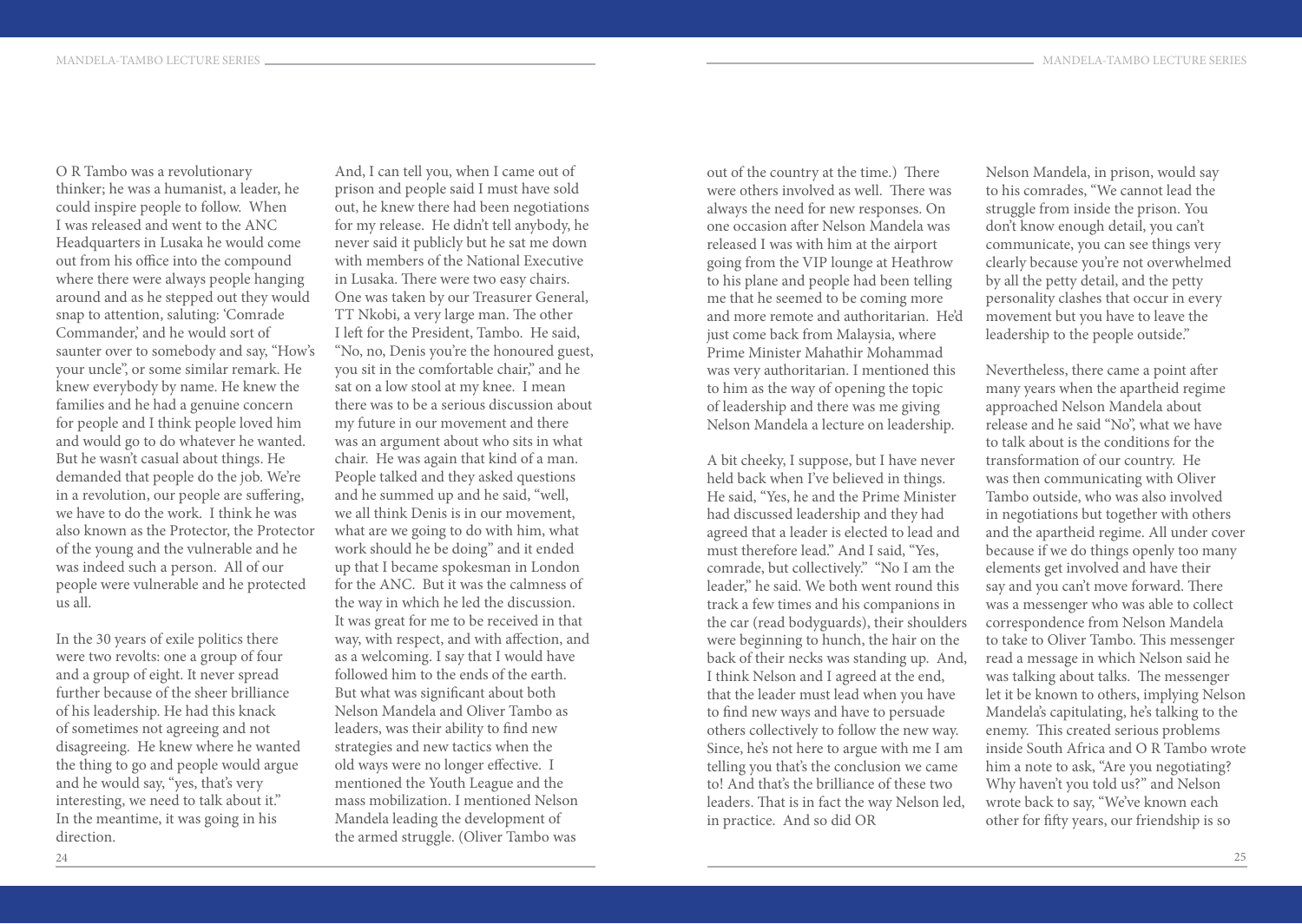deep, how can you doubt me? What I'm talking about is what are the conditions that have to be fulfilled so that we can have substantive talks. I will not enter into substantive talks without the leadership." It was a remarkable answer and of course the friendship was so deep between these two leaders that the problem was ironed out.

In the meantime Oliver Tambo had exhausted himself physically. He'd had one stroke after the other, he would drag his leg, left leg, when he walked. Sometimes his speech was a bit affected and then he suddenly had a tremendous stroke and was laid low. He was taken to Sweden to recuperate. Olof Palme, Prime Minster of Sweden, had been a great supporter. He had supported the ANC on humanitarian grounds.

And then Nelson Mandela was released and went to visit O R in Sweden, where he was recuperating. When he arrived it was quite remarkable because there was a queue of thousands of people waiting to greet Nelson Mandela. The television cameraman pushed his backside into your face as he walked backwards and you knew the man was coming. And suddenly he's standing in front of me, he looks at me and he says "it's a long time since we've seen each other, boy." Well, he was fifteen years older and I was the youngest so I was "boy" and, ah, it was a



Denis Goldberg with Nelson Mandela (photograph: Matthew Willman, courtesy of the Mandela Foundation)

nice greeting. Winnie, his wife, was next to him and she looks at me and she says "I know that face, you're quite famous at home you know," and they'd gone. And off we went to the Presidential Palace where Nelson was to stay and to meet with O R. And when they met each other after 30 years of separation you can't believe the joy. They glowed and O R who was exhausted from all the years and ill was absolutely glowing. He was up on his feet, he was talking, he was chattering and at some point round that time when he handed over the Presidency of the ANC to Nelson Mandela he said something like, "I have done my best to nurture the ANC and protect it and now hand it back, bigger and stronger than ever."

There was no sense of "It's my ANC and I'm the President." He was content to say that he had done his job now you carry on. He didn't see freedom. Chris Hani one of our great leaders was assassinated. Oliver Tambo flew from Britain to South Africa to attend the funeral. It was too much for him and he died shortly after and before liberation. And so some people call him our Moses, who led us to freedom but didn't see the promised land.

What's their legacy? Sacrifice, selflessness, a vision of humanity, a belief in human beings, a country that has a democratic constitution, a wonderful constitution. Many of its conditions we can't yet fulfil. We guarantee jobs, we guarantee enough to eat, we guarantee housing, fresh water ...... we're getting there slowly, not fast enough. We make mistakes, we have corrupt people who slow down the process. We have a terrible legacy of inequalities, we lack a trained Civil Service with integrity, we suffer from the ills of a corrupt worldwide society, we have corrupt MP's. I think you might know about that in Britain as well. I am not condoning it but I am saying that we share the problems.

You know, I say I met Nelson again and we hadn't seen each other for 26 years and yet it was as if no time had passed at all,

and as I said with Nelson and Oliver it was the same kind of thing.

Nelson Mandela was given a second concert at Wembley. We didn't know he was going to be free and suddenly he's on the stage there and he made a speech. He made a speech in praise of Oliver Tambo. A well deserved praise but there was no sense of I'm bigger than you or you're bigger than me. This was about two comrades, brothers, brothers in arms. I wish our politicians, yours and ours, could have the sense of a destiny, of freedom, that overrides the personal.

I am going to stop there to say that for me the biggest difference between living under apartheid and living in my new South Africa, our new South Africa, Madame Deputy High Commissioner, is that we have the problems, we have terrible issues to resolve but we debate them, we argue them, we protest. Sometimes our police are brutal in their suppression of it and are being criticised, by government as well, certainly by our people. We don't all end up in prison and that's because we are a democracy.

It's very nice to be part of it.

Thank you for listening to me.